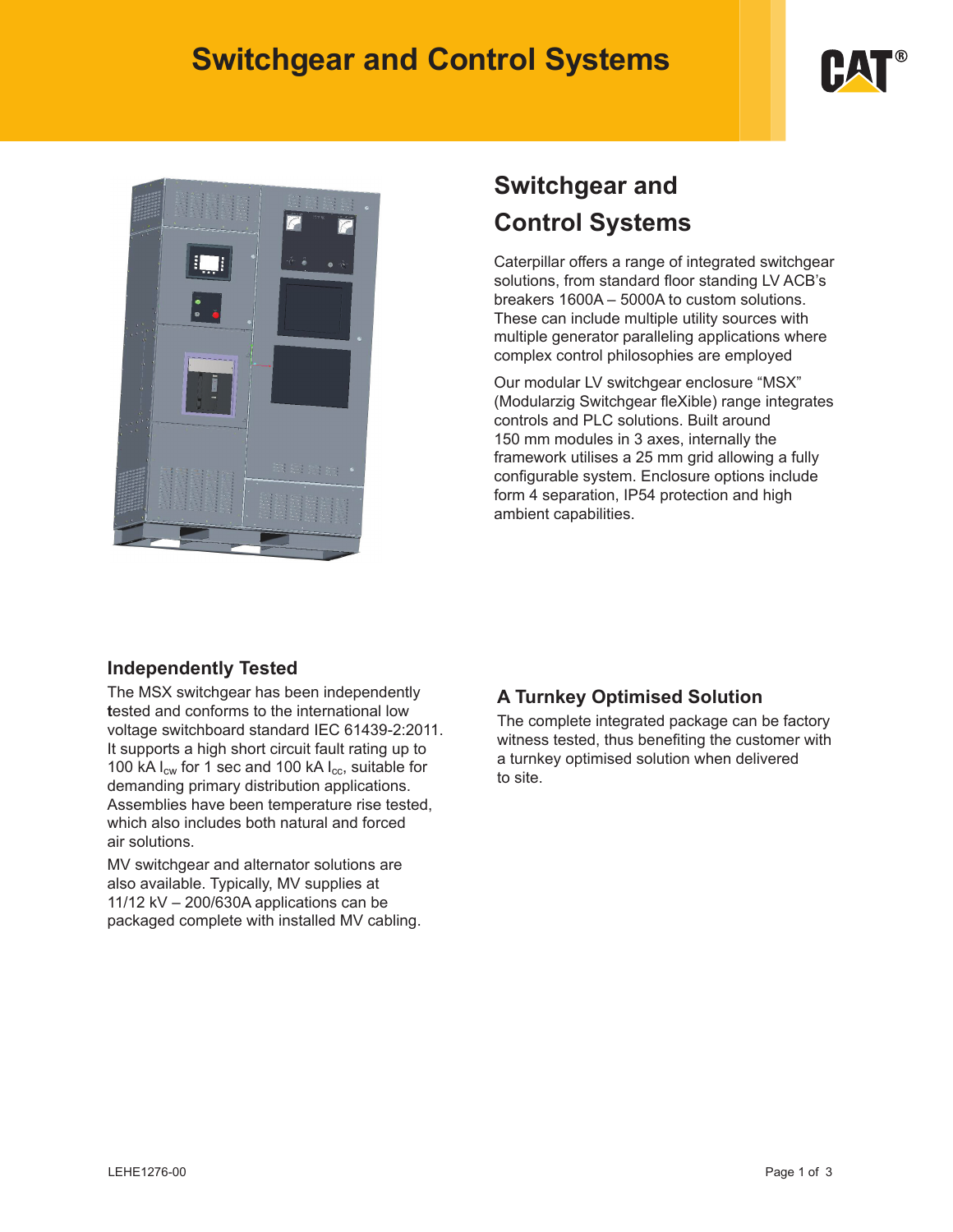# **Switchgear and Control Systems**



## **Technical Summary**

| Configuration      | Modular system enables any configuration Distribution Boards, Motor Control<br>Centers & PLC Control cabinets. Accommodates fixed or<br>withdrawable breakers.                       |
|--------------------|--------------------------------------------------------------------------------------------------------------------------------------------------------------------------------------|
| Modes of Operation | Switchgear integration options for multi generator and utility synchronising,<br>load sharing, peak lopping/shaving, AMF, changeover, load bank connection,<br>protection relay etc. |
| Application        | LV 380480 VAC, 50 Hz, 3-Phase. MV 11 kV, 12 kV to match typical<br>alternators complete with VT sensing.                                                                             |

### **Environmental Parameters**

| Enclosure Rating      | IP22 with IP54 option                               |
|-----------------------|-----------------------------------------------------|
| Operating Temperature | 35 °C / 40°C @ 1 hr, option for $050$ °C (32122°F). |
| Storage Temperature   | $-2060^{\circ}$ C (-4140 $^{\circ}$ F).             |

## **Dimensions**

Standard LV switchboard, MSX framework.

• **Standard widths** 600 mm for ABB Emax2 E2 1600 – 2500A 750 mm for ABB Emax2 E4 3200 – 4000A 200 mm for ABB Emax2 E6 4000 – 6300A.

### • **Standard heights**

Heights include 100 mm plinth with fork lift pockets. 1900 mm up to 3200A 2200 mm for 5000A 2200 mm for PLC and control cabinets

#### • **Standard depths**

300, 450 & 750 mm for controls and PLC cabinets 900 mm for fixed breakers 1050 mm for withdrawable breakers.

• **Custom sizes**

2350 mm high for integrated switchboard control sections Two or three section, max for shipping 2400 mm wide.